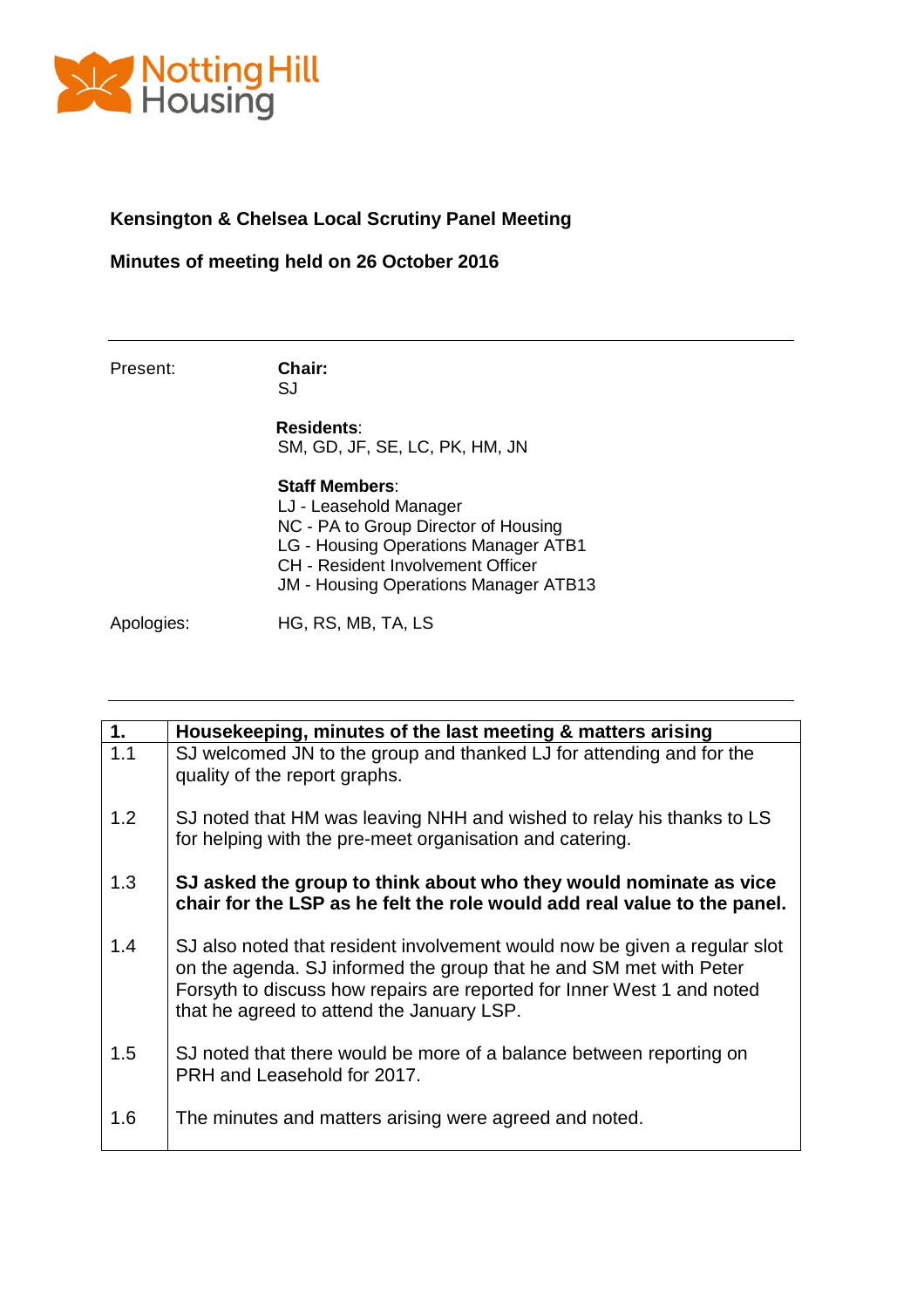

| 2.   | <b>Presentation: Arrears Management</b>                                                                                                                                                                                                                                                                                                                                                                                                        |
|------|------------------------------------------------------------------------------------------------------------------------------------------------------------------------------------------------------------------------------------------------------------------------------------------------------------------------------------------------------------------------------------------------------------------------------------------------|
| 2.1  | JM explained that NHH used RentSense to help identify what counts when<br>managing arrears. The system does not just focus on the highest debt but<br>identifies patterns and abnormalities making it easier for housing officers<br>(HOs) to manage the debt early.                                                                                                                                                                           |
| 2.2  | JM noted that many actions were taken before and throughout legal action<br>to try and assist the resident such as talking to them, trying to establish a<br>payment plan, recommending them to our welfare benefit advisors and<br>signposting them to anything else that may help. JM then went on to<br>outline the legal processes and proceedings that took place should the<br>arrears not improve.                                      |
| 2.3  | PK asked if a resident could appeal decisions made re. eviction. LG stated<br>that they could.                                                                                                                                                                                                                                                                                                                                                 |
| 2.4  | LG gave an overview of arrears statistics and the different benefit types<br>within K&C and noted that they were significantly lower than other<br>boroughs. LG also noted that HOs have visited many of the residents<br>affected by benefit changes to see how they can help them going forward<br>and prevent them from going into further arrears.                                                                                         |
| 2.5  | LG stated that there were also checks that can be done before a customer<br>becomes a resident such as financial checks, encouraging payment by<br>direct debit and a robust probationary tenancy process. LG also noted that<br>a lot of work is done to identify tenants that will be affected by future<br>benefit changes so that HOs may speak with them and help them plan for<br>what is to come.                                       |
| 2.6  | <b>Questions:</b>                                                                                                                                                                                                                                                                                                                                                                                                                              |
| 2.7  | NC to circulate the presentation to LSP members.                                                                                                                                                                                                                                                                                                                                                                                               |
| 2.8  | JF asked if the size of bedrooms was considered before bedroom tax was<br>applied as some rooms are quite small. SS noted that if the room was less<br>than 6 square meters then the bedroom can be reclassified.                                                                                                                                                                                                                              |
| 2.9  | SM noted that benefit forms and the advice given for filling them out could<br>vary quite significantly and so stated that it would be good if the HOs could<br>be more consistent in their approach to filling out the forms and the<br>questions that they ask.                                                                                                                                                                              |
| 2.10 | LC suggested that a lot of people did not want to downsize due to the<br>quality/ location of the alternative properties offered. LC noted one case<br>she was aware of where the property offered was in a high crime area and<br>so the resident did not wish to move. SS stated that those situations<br>should be reported to NHH as they can then act on it. SS stated she<br>would speak with HG in regards to ASB issues as Clidesdale. |
| 2.11 | JF asked if it was possible to find similar properties for people in their local<br>area. JM stated that this was hard to do in K&C but noted that they do<br>offer incentives to help people move such as help with moving etc. SS<br>stated that 50% of people affected by bedroom tax pay their rent and so                                                                                                                                 |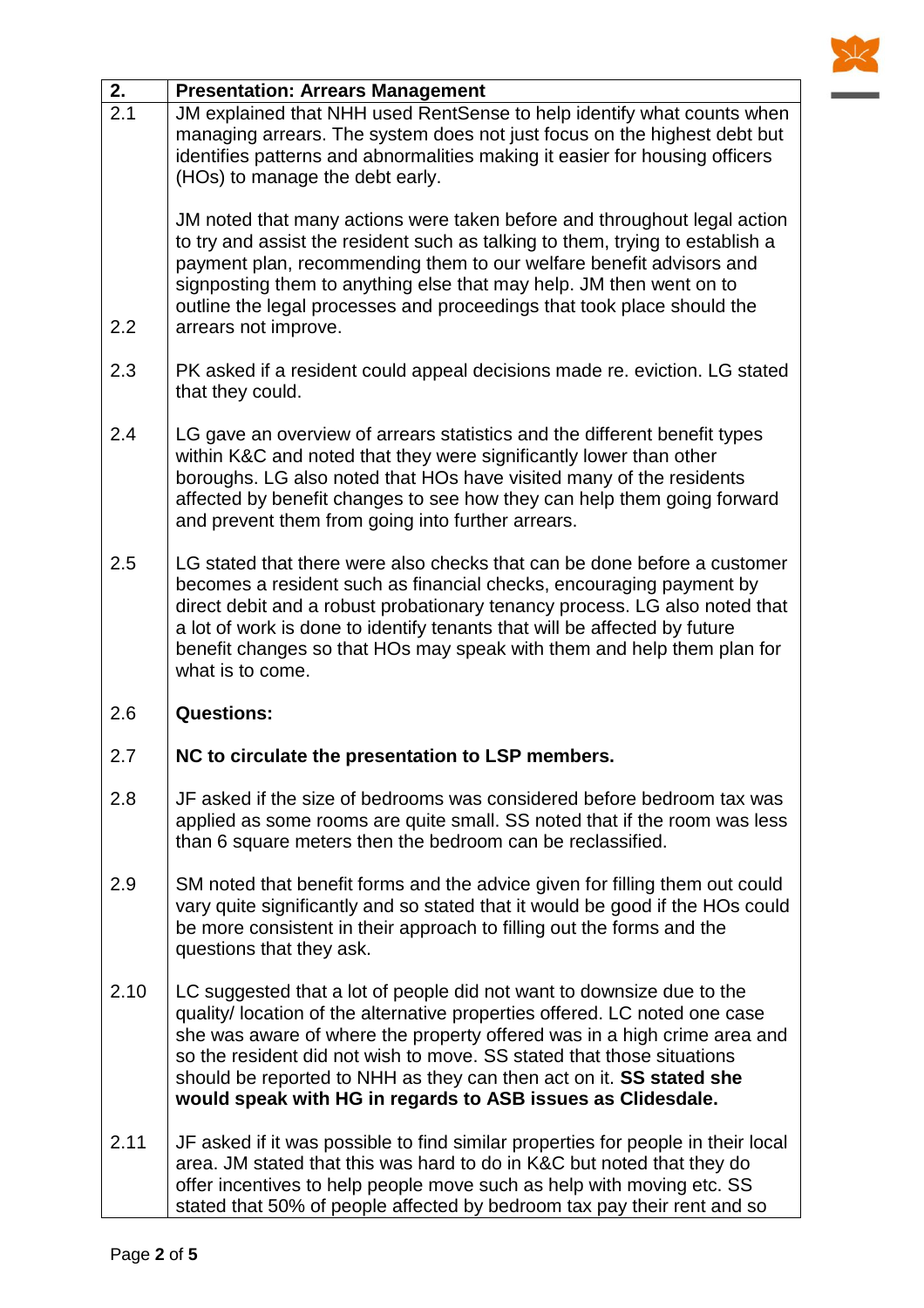|      | they are not affected however it is the 50% that cannot afford to stay in<br>their property that must be incentivised.                                                                                                                                                                                                                                                                                                                                     |
|------|------------------------------------------------------------------------------------------------------------------------------------------------------------------------------------------------------------------------------------------------------------------------------------------------------------------------------------------------------------------------------------------------------------------------------------------------------------|
| 2.12 | SJ asked if people affected by the bedroom tax are permitted to rent out a<br>room. JM stated that they could if NHH were aware of it. SS also noted<br>that if people do make NHH aware of it the rent they charge is counted as<br>income and so may affect their benefits.                                                                                                                                                                              |
|      | SJ asked if NHH always tried to recover the moneys owed even if the<br>resident has vulnerabilities. LG stated that NHH always tried to recover<br>debt but tried to come to an agreement before involving bailiffs. LG noted<br>that NHH could not allow constant failure to recover debt and so<br>eventually a bailiff is necessary though vulnerabilities are considered. SS<br>also noted that NHH do write off debt that cannot be traced/recovered. |
|      | PK stated that the rental exchange programme could assist people in<br>getting better credit and help them pay their debt. CH noted that rental<br>exchange does not prompt people to pay and does not affect those not<br>paying but is beneficial to those that do as it aids their credit score.                                                                                                                                                        |
|      | PK asked what documents are needed for the financial assessment at<br>sign up. LG stated that they asked for payslips and bank statements and<br>looked at other income and expenditure. HOs carry out this task and<br>managers sign off the agreement. PK noted that it was a difficult thing to<br>ask HOs to do re. asking about tenants spend etc. SS agreed it was<br>challenging but helped with the assessment.                                    |
| 3.   | <b>Performance Reports</b>                                                                                                                                                                                                                                                                                                                                                                                                                                 |
|      |                                                                                                                                                                                                                                                                                                                                                                                                                                                            |
|      | SJ noted that the customer satisfaction data was now being collected in a<br>completely different way and so could not be compared to what was<br>reported before. SJ stated that the data would be comparable in January<br>2017 once the data pool using the new method is large enough.                                                                                                                                                                 |
| 3A   | Leasehold:                                                                                                                                                                                                                                                                                                                                                                                                                                                 |
| 3A.1 | LJ stated that NHH now have Q1 and Q2 data using the new method. LJ<br>noted that how the new company survey residents is different as they ask<br>different questions and work off a ten-point scale as opposed to a five-<br>point scale which allows residents to tell NHH what is most important to<br>them.                                                                                                                                           |
| 3A.2 | LJ advised that not much could be drawn from the stats now however<br>noted this should change in Q3. SJ noted that internal teams seemed to<br>be performing well however external teams were not. LJ stated that the<br>stats encompassed external teams across contract and not just K&C. It<br>was agreed that LJ would speak with SW about improving the layout<br>of the TLF reports so that they may look at K&C in more detail.                    |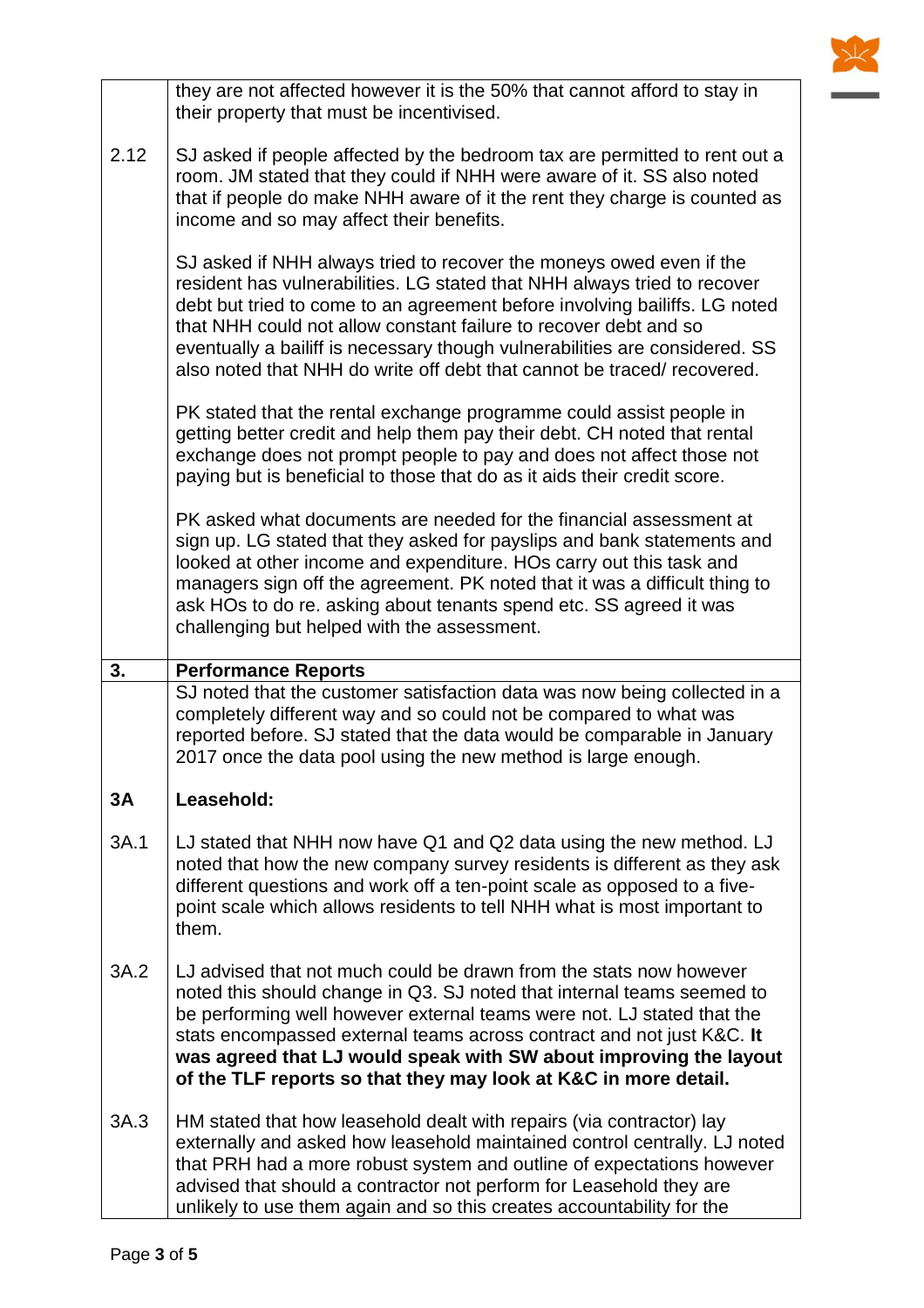

contractor and helps ensure good customer service.

- 3A.4 JF stated that sometimes communications via the PMO on repairs was poor and asked how they were qualified to analyse a repair. LJ advised that all PMOs have undertaken repairs diagnosis training and noted that the new customer App. would allow for tenants to raise repairs via their smart phone – leasehold is also looking at how they use Dynamics and linking it to the App.
- 3A.5 **LC noted that it was not just communications within Leasehold that failed but stated that contacting PRH was difficult also as often the telephone system failed. SS to look into this further.**
- 3A.6 LJ reviewed the quarterly statistics and SM asked how estate inspections were at 100% over the summer months. LJ noted that the inspections were scheduled quite far in advance and so were carried out by staff when required – this does not mean that all actions needed have been taken but it does ensure all inspections are carried out. **LJ to send SM the inspection log for Leasehold.**

## **3B. PRH:**

- 3B.1 LG noted that PRH would be doing some work to look more closely at comments received from residents though noted there has been very positive feedback on the friendliness of HOs. SS noted that what is expected/a given from a repairs process is not necessarily what tips customer satisfaction. It is the extras such as staff friendliness that increase the stats as high satisfaction is not gained from what residents expect a service to be fundamentally.
- 3B.2 **SJ noted that he hoped a meeting with the housing teams for K&C could be arranged soon as it was a success last year.**
- 3B.3 HM stated that sometimes the communication between HOs and contractors was not efficient and so it may be easier to go directly to the contractor. **GD stated that a case study on how repairs are processed via a HO versus doing it directly with the contractor would be beneficial.** SS agreed and noted that PRH were also looking at enabling repairs to be ordered directly from the NHH website.
- 3B.4 LG reviewed the stats for Q2; **it was agreed that LG would add a table in the Q3 report that compared eviction numbers across the quarters.**
- 3B.5 JF asked how NHH decided what voids needed proofing works for damp etc. as she felt it was a missed opportunity for NHH to carry out improvement works to sustain the property for longer. SS noted that NHH always undertook works where damp was identified and advised that the properties are inspected by a Voids Supervisor in addition to a Surveyor when needed.
- 3B.6 LG stated that void performance was currently averaging at a 31-day turnaround (target 30 days). LG noted that managers were working to improve the performance around repairs completed in 28 days.